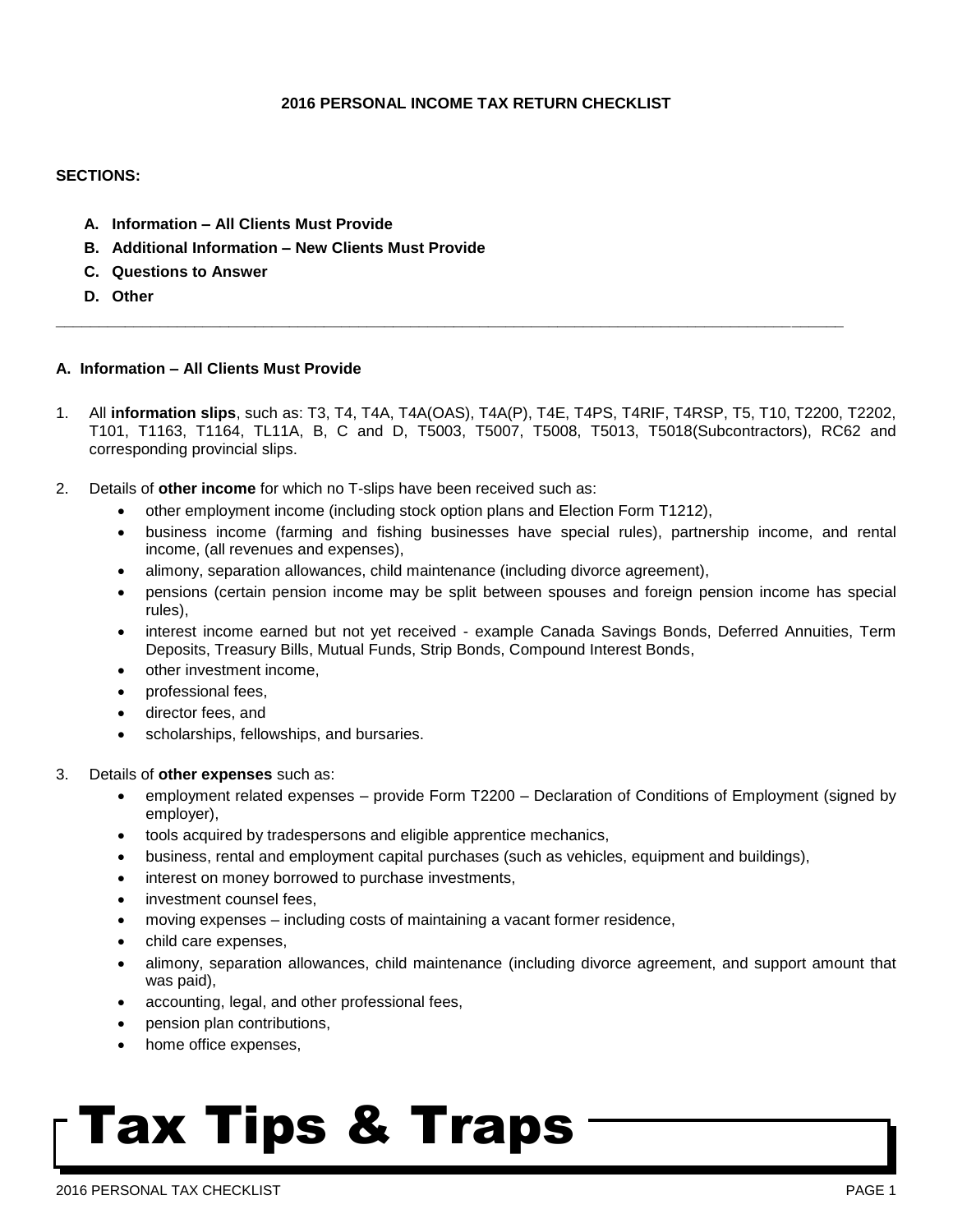- film and video production expenditures eligible for a tax credit,
- mining tax credit expenses,
- business, property and employment travel and/or motor vehicle expenses (travel logs may be required),
- scientific research and experimental development expenses,
- adoption related expenses,
- clergy residence deduction information, including Form T1223,
- disability supports expenses (speech, sight, hearing, learning aids for impaired individuals and attendant care expenses),
- tradespersons' tools acquired by an employee,
- public transit passes acquired,
- interest paid on qualifying student loans, and
- amounts paid for programs of physical activity or arts for children under 16 of age at the beginning of the year (under 18 for children with disabilities). Certain provinces provide credits for children above this age.
- 4. Details of **other investments** such as:
	- real estate, or oil and gas investments including financial statements, and
	- labour-sponsored funds.

## 5. Details and **receipts** for:

- Registered Retirement Savings Plan (RRSP) contributions,
- professional and union dues,
- tuition fees for both full-time and part-time courses for you or a dependant including mandatory ancillary fees, and Forms T2202, TL11A, B, C and D where applicable,
- charitable donations,
- medical expenses for you and dependent person(s) (including travel expenses and certain medical related modifications to a new or existing home),
- political contributions,
- **NEW – Home Accessibility Tax Credit –** Certain expenditures (up to \$10,000) may be eligible for a tax credit if made in relation to a renovation or alteration of your home to enhance mobility or reduce the risk of harm for an individual who is either, eligible for the Disability Tax Credit, or 65 years of age or older at December 31, 2016. Examples of eligible expenditures include amounts relating to wheelchair ramps, walkin bathtubs, wheel-in showers and grab bars. Eligible expenditures will include, for example, the cost of labour and professional services, building materials, fixtures, equipment rentals and permits.
- **NEW Eligible Educator School Supply Tax Credit –** If you are a teacher or early childhood educator, please provide receipts (up to \$1,000) for eligible school supplies purchased in the year. An eligible supply expense is an amount paid in the year for supplies used or consumed in the school or regulated child care facility in the performance of your employment. Supplies include:
	- a. consumable goods such as construction paper, flashcards, items for science experiments, art supplies, and stationary items; and
	- b. durable goods limited to games, puzzles, books, containers and educational support software. Computers, tablets and rugs (for kids to sit on) are provided as examples of expenses which are not eligible.

In addition, please provide a certification from your employer attesting to the eligible supplies expense. Note that not all teachers and expenditures are eligible for this credit.

6. Details of **capital gains and losses** realized in 2016. This may be obtained, in some circumstances, by contacting your investment advisor.

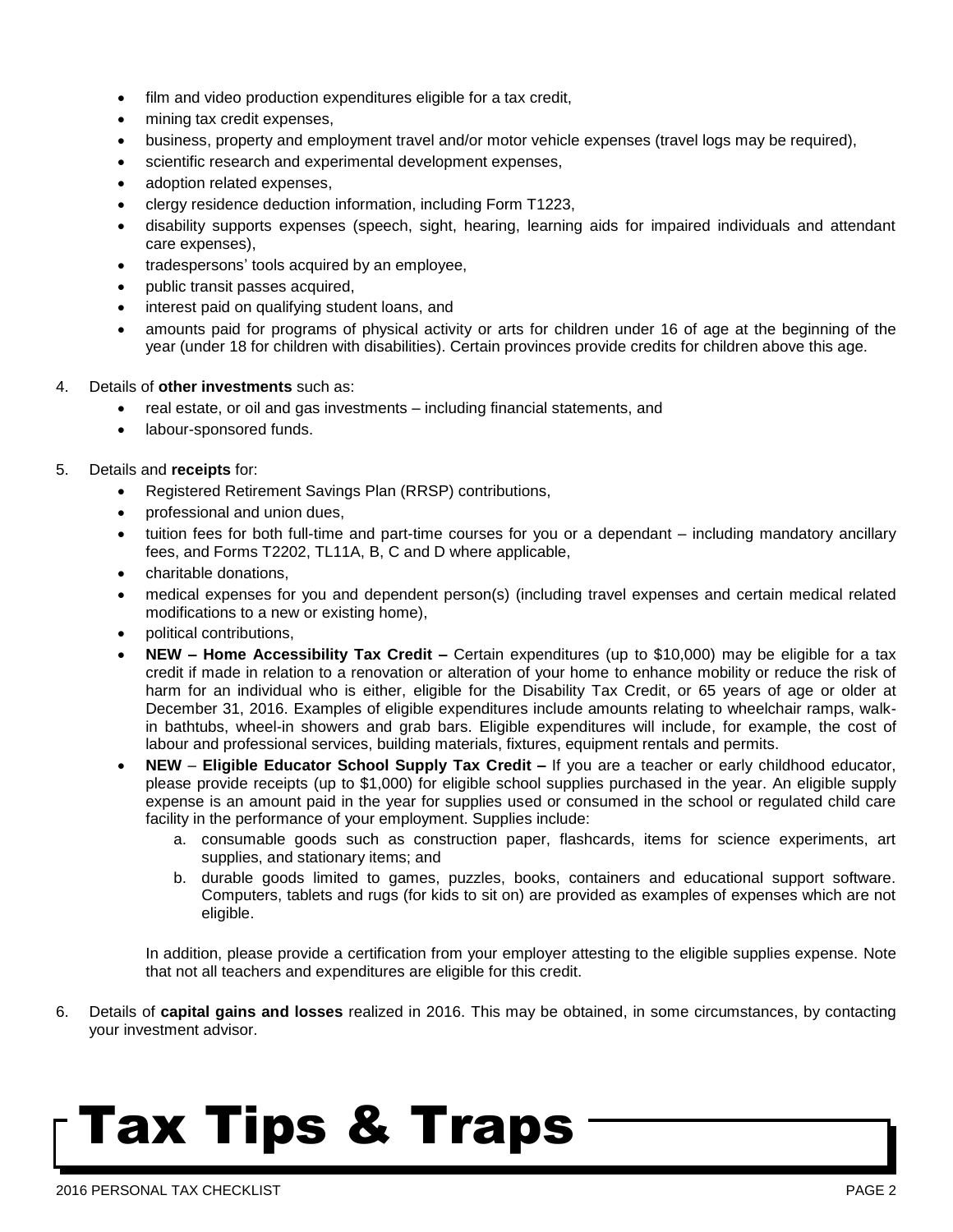7. **NEW** – Details on the **disposition of your principal residence or other real property**. If disposing of your principal residence, please provide: proceeds of disposition, the address of the property, and the year the property was acquired. If disposing of other real property, please provide the cost of the property, in addition to the requirements for a principal residence.

Further, please indicate if you have a change-in-use of your property. This could include, for example, converting some or all of your principal residence into an income earning property, such as a rental suite.

- 8. Name, address, date of birth, SIN, and province of **residence** on December 31, 2016, if changed in the current year.
- 9. **Personal status**  single, married, common-law, separated, divorced, or widowed. If **married** or **common-law**, provide the spouse/partner's income, SIN, and birth date. If there has been a status change in the year, please provide the date of the change.
- 10. List of **dependants/children** including their incomes. Also, include their birth dates, and SINs if we do not already have them.
- 11. Details regarding residence in a prescribed area which qualifies for the **Northern Residents Deduction.**
- 12. Details regarding contributions and withdrawals from **Registered Education Savings Plans**.
- 13. Details regarding **RRSP Home Buyers' Plan** withdrawals and repayments; and **RRSP Lifelong Learning Plan** repayments.
- 14. Details on 2016 income tax **instalments**, or payments of tax, if we do not have access to your tax account on CRA's Represent a Client.
- 15. 2015 **Assessment/Reassessment Notices** and any other correspondence from CRA.
- 16. Details of **foreign property** owned at any time in 2016 including cash, stocks, trusts, partnerships, real estate, tangible and intangible property, contingent interests, convertible property, etc. Required details include: description of the property, related country, maximum cost in the year, cost at year-end, income, and capital gain/loss for each particular property.

For property held in an account with a Canadian securities dealer or Canadian trust company, please provide the country for each investment, fair market value of the investments at each month-end, income or loss on the property, and gain or loss on disposition of the property.

- 17. Details of **income** from, or **distributions** to, **foreign entities** such as foreign affiliates and trusts.
- 18. Details of your **Pension Adjustment Reversal** if you ceased employment and were in a Registered Pension Plan or a Deferred Profit Sharing Plan (T10 Slip).
- 19. Copy of any **foreign tax returns** filed.
- 20. **Internet Business Activities**

If you have business, professional, farming, or fishing income, please indicate whether you have Internet business activities. According to CRA, Internet business activities include any activity where you earn income from your webpages, websites, or Apps. This can include:

Selling goods and/or services on your own page or site. You may have a shopping cart and process payment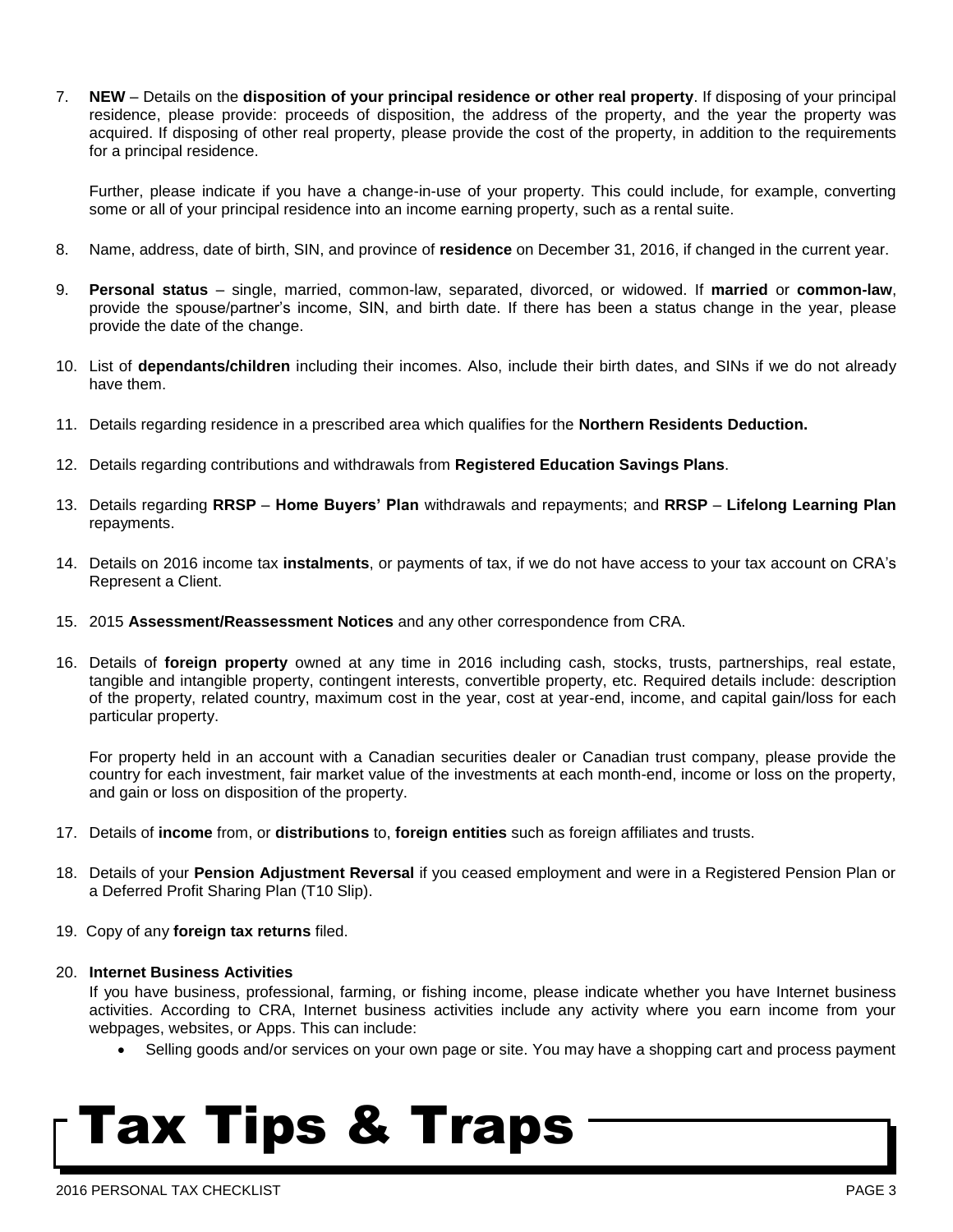transactions yourself or use a third-party service.

- If your site doesn't support transactions but your customers call, complete and submit a form or email you to make a purchase order, booking, etc.
- Selling goods and/or services on auction, marketplace or similar sites operated by others.
- Earning income from advertising, income programs or traffic your site generates.

Note – "Information only" webpages and websites like directories or ads will not trigger this information requirement.

If you do have Internet business activities, please also provide:

- Number of webpages or websites that your business generates income from. Please provide the addresses of your pages and/or sites. If you have more than 5, provide the 5 that generate the most income.
- Provide the percentage of income generated from the Internet. If you do not know the exact percentage, please provide a reasonable estimate.

#### **B. Additional Information – New Clients Must Provide**

- 1. Details of previous **capital gain exemptions claimed**, **business investment losses** and **cumulative net investment loss accounts**.
- 2. A listing or copy of **receipts** for significant **capital assets** purchased in the year which may appreciate in value.
- 3. Details of **carry-forward amounts** from previous years (ex. losses, donations, forward averaging amounts, RRSP).
- 4. Copy of 2015 (or most recently filed) **personal tax return if we don't have it already**.

#### **C. Questions to Answer**

1. Are you **disabled or are any of your dependants** disabled? If so, provide Form T2201 - Disability Tax Credit Certificate. The **transfer rules** allow claims for certain dependent relatives.

Persons with **disabilities** may also receive tax relief for the cost of **disability supports** (e.g. sign language services, talking textbooks, etc.) incurred for the purpose of **employment** or **education**. If you or your dependents are disabled but do not have a T2201 Form, please provide details so we can explore whether you are eligible for special credits or benefits.

- 2. Are you the **caregiver** for any infirm family members?
- 3. Did you provided **in-home care** for a **parent or grandparent** (including in-laws) 65 years of age or over, or an infirm **dependent relative**? A federal tax credit may be available. Certain provincial credits may also be available. Also, the caregiver may claim related **training costs** as a medical expense credit.
- 4. Do you want your **tax refund** deposited directly into your account at a financial institution?
- 5. If you have children up to the age of 17, have you received the **Universal Child Care Benefit** (UCCB)? If not, please provide details and we may be able to assist in obtaining some past benefits.